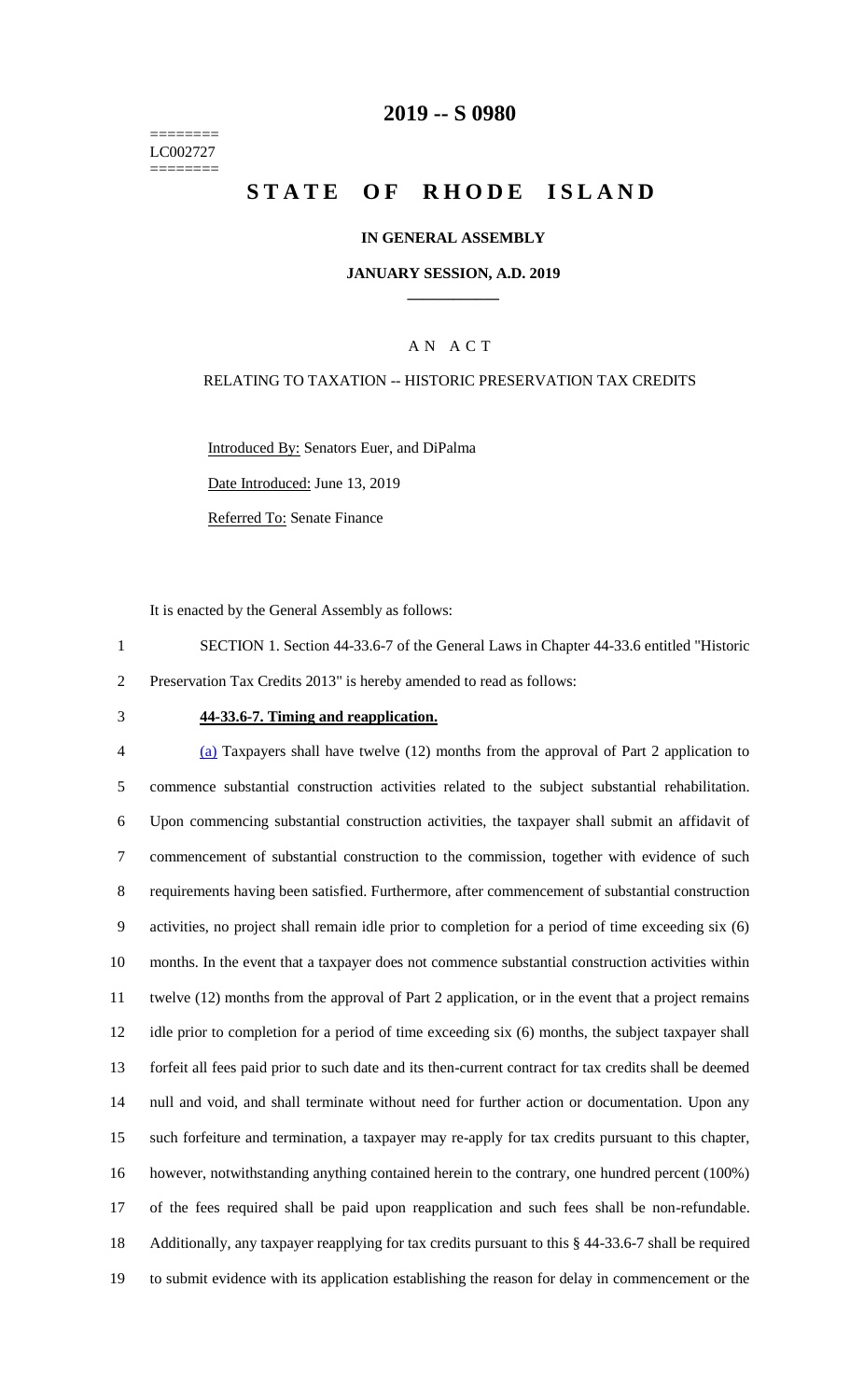project sitting idle, as the case may be, and provide evidence, reasonably satisfactory to the commission, that such condition or event causing same has been resolved. All taxpayers shall submit a reasonably detailed project timeline to the commission together with the Part 2 application. The provisions of this section shall be further detailed and incorporated into the form of contract for tax credits used in connection with this chapter.

- 6 (b) Notwithstanding any other provision of law to the contrary, projects that have been
- 7 approved for historic preservation tax credits and have been funded through the cultural arts and
- 8 the economy grant program, as enacted in chapter 145 of the 2014 Pub. L., and whose tax credits
- 9 expire on December 31, 2019, shall remain in full force and effect until December 31, 2022.
- 
- 10 SECTION 2. This act shall take effect upon passage.

======== LC002727 ========